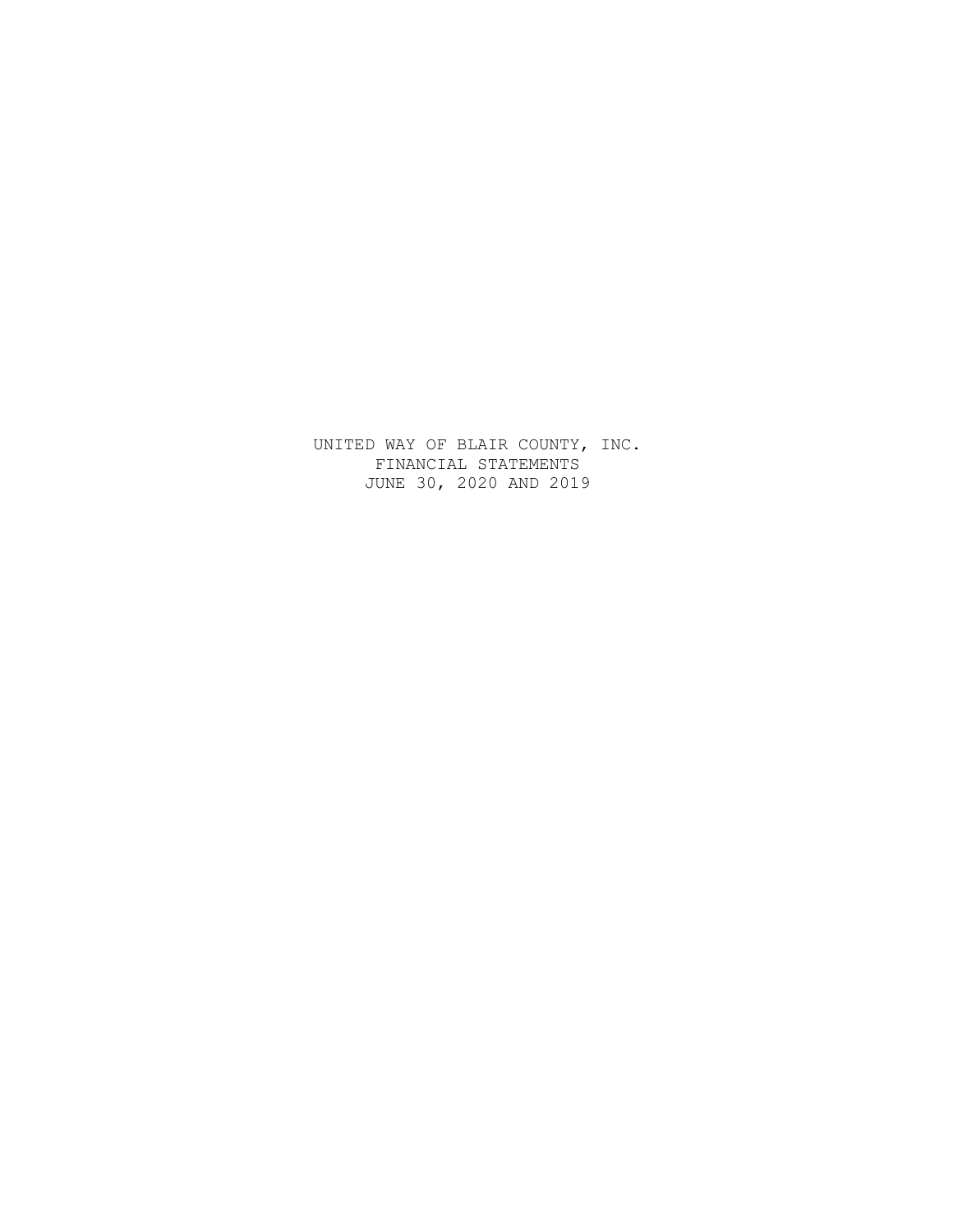| Page                                                                 |
|----------------------------------------------------------------------|
| Independent Auditor's Report 1-2                                     |
| Financial Statements:                                                |
| Statement of Financial Position. 3                                   |
|                                                                      |
|                                                                      |
| Statements of Functional Expenses. 6                                 |
| Notes to Financial Statements 7-10                                   |
|                                                                      |
| Supplementary Information:                                           |
| Schedule A - Grant Distributions/Allocations to Agencies $\ldots$ 11 |
| Schedule B - Pledge Receivables 12                                   |
| Schedule C - Needs Assessment Grant 13                               |
| Schedule D - Family resource Grant 14                                |
| Schedule E - Statement of Functional Expenses 15                     |
| Communication with the Board of Directors 16-18                      |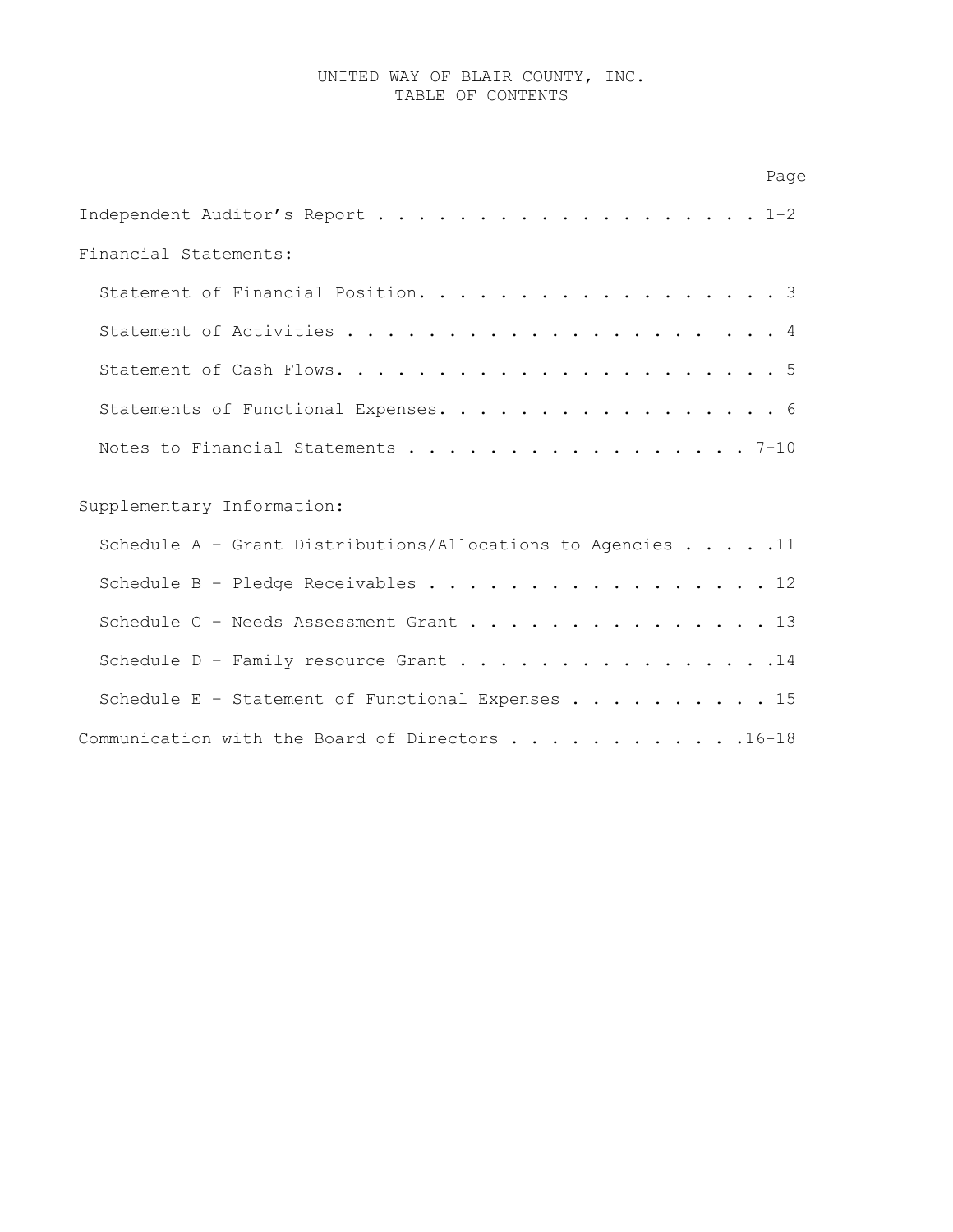# Link & Associates, P.C.

Certified Public Accountants



 $\mathcal{L}_\text{max}$  , and the set of the set of the set of the set of the set of the set of the set of the set of the set of the set of the set of the set of the set of the set of the set of the set of the set of the set of the 412 Union Street, Hollidaysburg, PA 16648

Independent Auditors' Report

To the Board of Trustees United Way of Blair County, Inc. 208 Hollidaysburg Plaza Hollidaysburg, PA 16648

We have audited the accompanying financial statements of United Way of Blair County, Inc. (a nonprofit organization), which comprise the statement of financial position as of June 30, 2020, and 2019, and the related statements of activities and cash flows for the years then ended, and the related notes to the financial statements.

## Management's Responsibility for the Financial Statements

Management is responsible for the preparation and fair presentation of these financial statements in accordance with accounting principles generally accepted in the United States of America; this includes the design, implementation, and maintenance of internal control relevant to the preparation and fair presentation of financial statements that are free from material misstatement, whether due to fraud or error.

## Auditor's Responsibility

Our responsibility is to express an opinion on theses financial statements based on our audit. We conducted our audit in accordance with auditing standards generally accepted in the United States of America. Those standards require that we plan and perform the audit to obtain reasonable assurance about whether the financial statements are free from material misstatement.

An audit involves performing procedures to obtain audit evidence about the amounts and disclosures in the financial statements. The procedures selected depend on the auditor's judgment, including the assessment of the risks of material misstatement of the financial statements, whether due to fraud or error. In making those risk assessments, the auditor considers internal control relevant to the entity's preparation and fair presentation of the financial statements in order to design audit procedures that are appropriate in the circumstances, but not for the purpose of expressing an opinion. Accordingly, we express no such opinion. An audit also includes evaluating the appropriateness of accounting policies used and the reasonableness of significant accounting estimates made by management, as well as evaluating the overall presentation of the financial statements.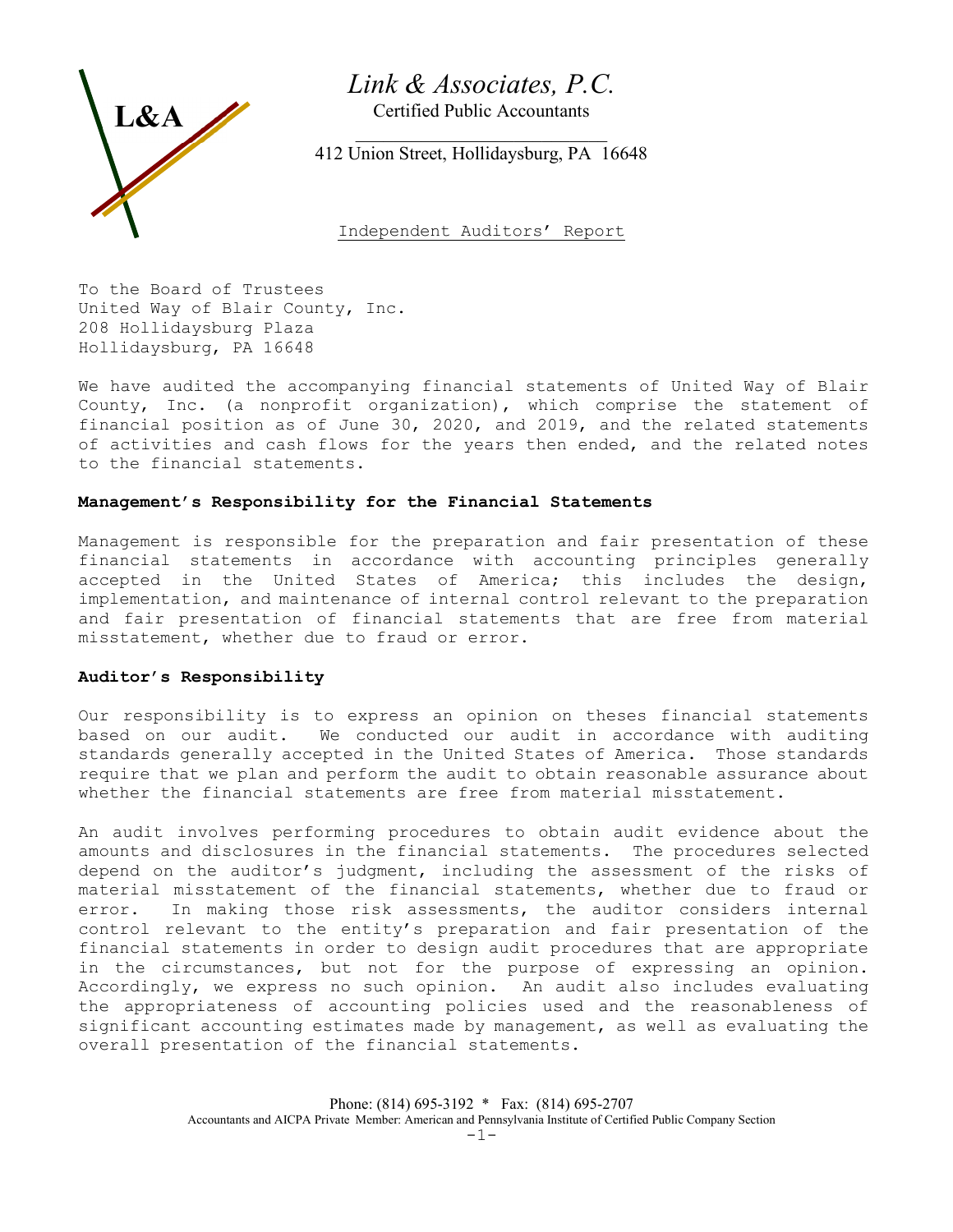We believe that the audit evidence we have obtained is sufficient and appropriate to provide a basis for our audit opinion.

## Opinion

In our opinion, the financial statements referred to above present fairly, in all material respects, the financial position of United Way of Blair County, Inc. as of June 30, 2020 and 2019, and the changes in its net assets and its cash flows for the years then ended in accordance with accounting principles and generally accepted in the United States of America.

## Report on Supplementary Information

Our audit was conducted for the purpose of forming an opinion on the financial statements as a whole. The schedule of functional expenses on page 6 and Schedules A through E is presented for purposes of additional analysis and is not a required part of the financial statements. Such information is the responsibility of management and was derived from and relates directly to the underlying accounting and other records used to prepare the financial statements. The information has been subjected to the auditing procedures applied in the audit of the financial statements and certain additional procedures, including comparing and reconciling such information directly to the underlying accounting and other records used to prepare the financial statements or to the financial statements themselves, and other additional procedures in accordance with auditing standards generally accepted in the United States of America. In our opinion, the information is fairly stated in all material respects in relation to the financial statements as a whole.

Aink & Associated, P.C.

Link & Associates, P.C. Hollidaysburg, PA 16648 December 4, 2020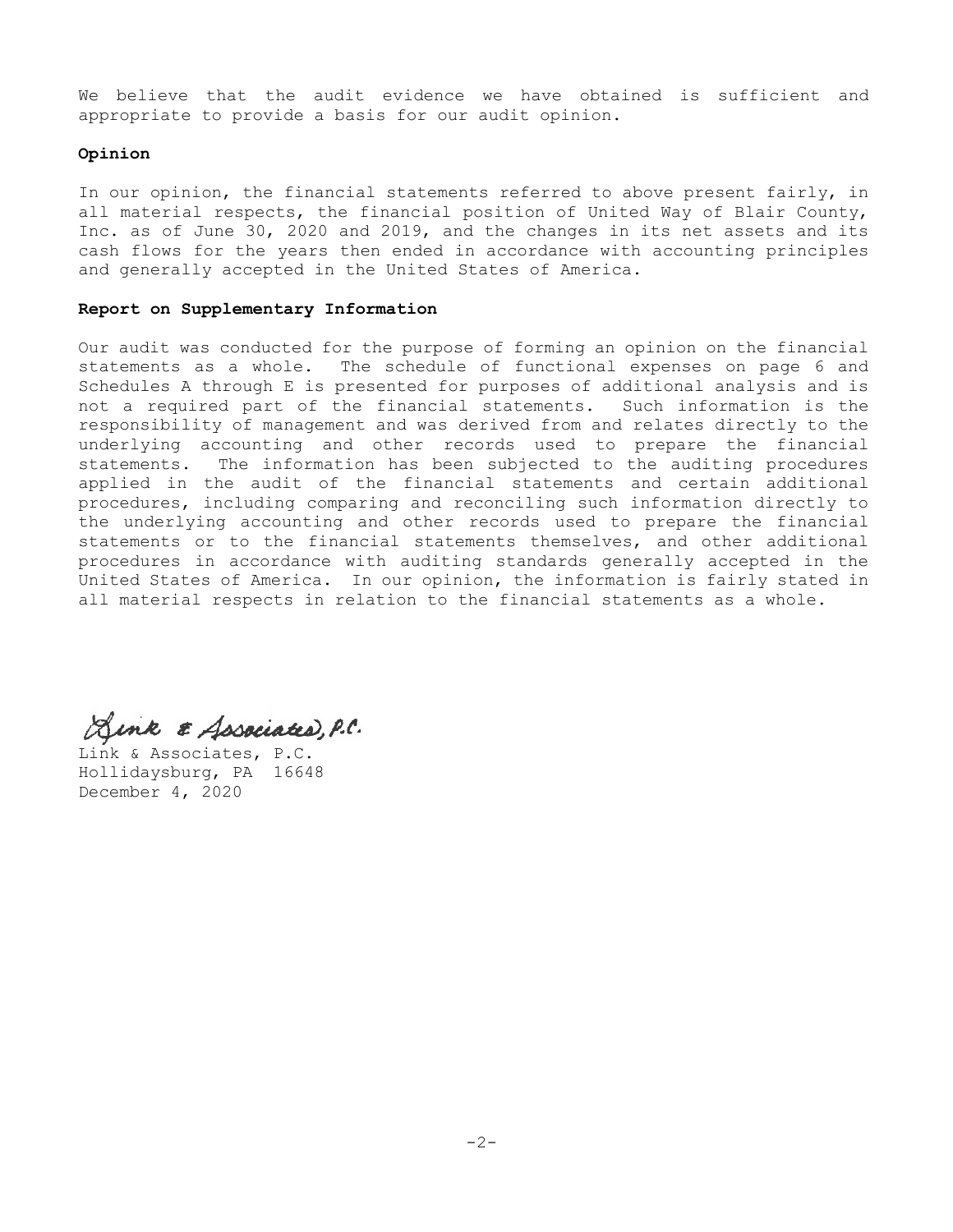# UNITED WAY OF BLAIR COUNTY, INC. STATEMENT OF FINANCIAL POSITION FOR THE YEARS ENDED JUNE 30, 2020 AND 2019

# ASSETS

|                                                                                                                                  | 2020                                                    | 2019                                                         |
|----------------------------------------------------------------------------------------------------------------------------------|---------------------------------------------------------|--------------------------------------------------------------|
| ASSETS:                                                                                                                          |                                                         |                                                              |
| Cash and Cash Equivalents<br>Pledge Receivables (Net)<br>Miscellaneous Receivables<br>Equipment<br>Less Accumulated Depreciation | 342,724<br>\$<br>362,961<br>52,340<br>98,947<br>98,947) | $\zeta$<br>318,673<br>337,386<br>38,506<br>98,947<br>98,947) |
| TOTAL ASSETS                                                                                                                     | 758,025<br>Ş.                                           | 694,565<br>\$                                                |
| LIABILITIES AND NET ASSETS                                                                                                       |                                                         |                                                              |
| LIABILITIES:<br>Accrued Expenses<br>Allocations Payable<br>Deferred Revenue<br>PPP Loan (Note 7)                                 | \$<br>20,654<br>200,000<br>20,450<br>68,105             | \$<br>26,075<br>300,000<br>12,623                            |
| Total Liabilities                                                                                                                | 309,209                                                 | 338,698                                                      |
| NET ASSETS WITHOUT DONOR RESTRICTIONS:<br>Operating<br>Board Designated                                                          | 351,011<br>97,805                                       | 216,089<br>139,779                                           |
| Total Without Donor Restrictions                                                                                                 | 448,816                                                 | 355,867                                                      |
| NET ASSETS WITH DONOR RESTRICTIONS:                                                                                              |                                                         |                                                              |
| Total Net Assets                                                                                                                 | 448,816                                                 | 355,867                                                      |
| TOTAL LIABILITIES AND NET ASSETS                                                                                                 | 758,025<br>\$                                           | 694,565<br>\$                                                |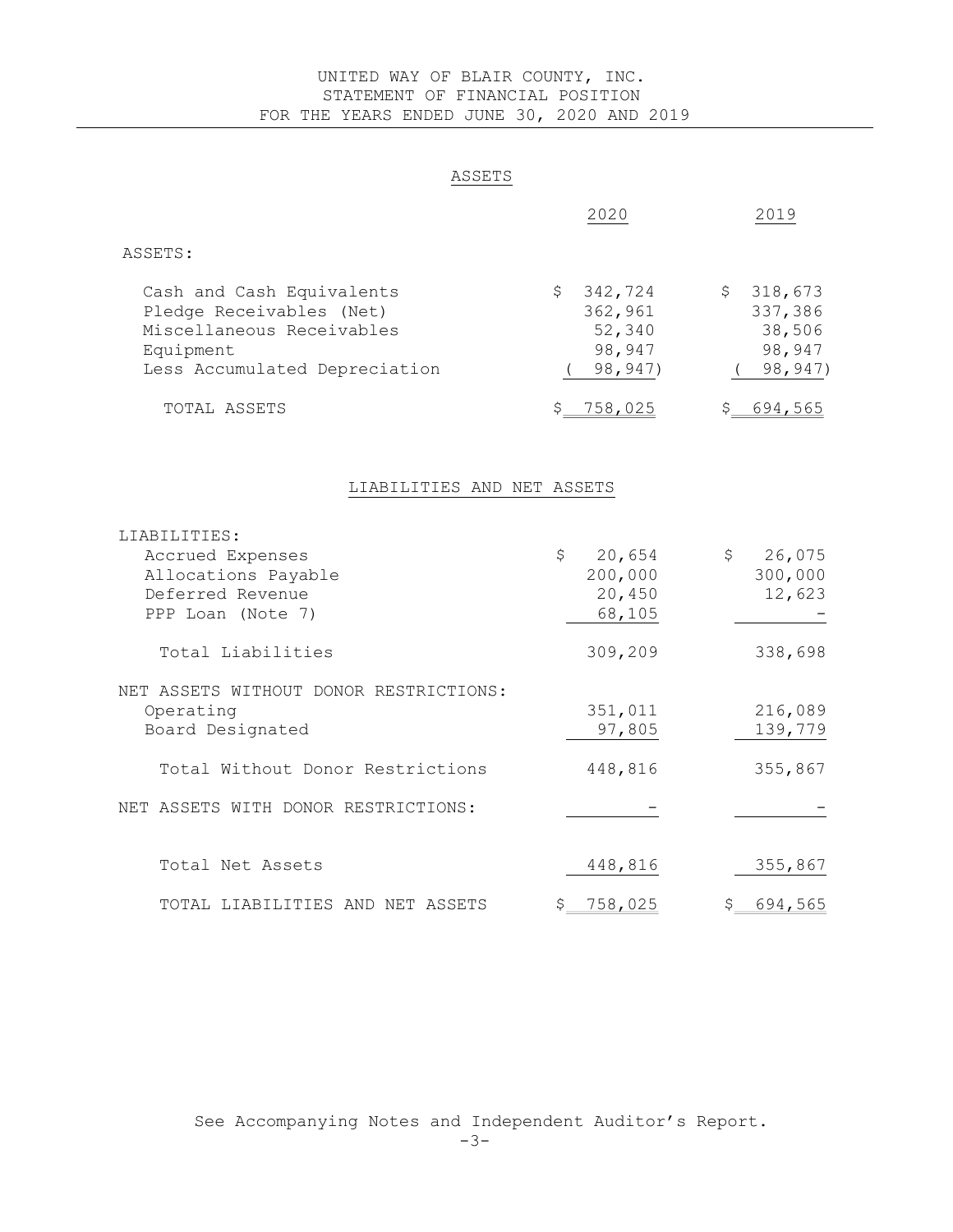# UNITED WAY OF BLAIR COUNTY, INC. STATEMENT OF ACTIVITIES FOR THE YEARS ENDED JUNE 30, 2020 AND 2019

|                                                                                                      | 2020                                  | 2019                                          |
|------------------------------------------------------------------------------------------------------|---------------------------------------|-----------------------------------------------|
| PUBLIC SUPPORT AND REVENUES:                                                                         |                                       |                                               |
| Gross Campaign Results<br>Less donor Designations<br>Miscellaneous Receivables                       | 498,545<br>\$<br>43,332)<br>16,000)   | 504,223<br>$\mathsf{S}$<br>18,923)<br>16,000) |
| Net Campaign Revenue                                                                                 | 439,213                               | 469,300                                       |
| Grant Income<br>Investment Income<br>Miscellaneous<br>TOTAL REVENUE                                  | 256,104<br>2,017<br>94,712<br>792,046 | 236,669<br>1,475<br>116,354<br>823,798        |
| EXPENSES:                                                                                            |                                       |                                               |
| Program Services:<br>Gross Funds Awarded<br>Less Donor Designations                                  | 243,332<br>43,332)                    | 318,923<br>(18, 923)                          |
| Net Funds Awarded                                                                                    | 200,000                               | 300,000                                       |
| Other Program Services<br>Supporting Services<br>United Way of America Dues<br>United Way of PA Dues | 363,405<br>131,244<br>3,923<br>525    | 378,764<br>131,919<br>7,246<br>4,200          |
| TOTAL EXPENSES                                                                                       | 699,097                               | 822,129                                       |
| Increase/(Decrease) in Net Assets                                                                    | 92,949                                | 1,669                                         |
| NET ASSETS-Without Donor Restrictions,<br>Beginning of Year                                          | 355,867                               | 354,198                                       |
| NET ASSETS-Without Donor Restrictions,<br>End of Year                                                | \$<br>448,816                         | 355,867<br>Ş.                                 |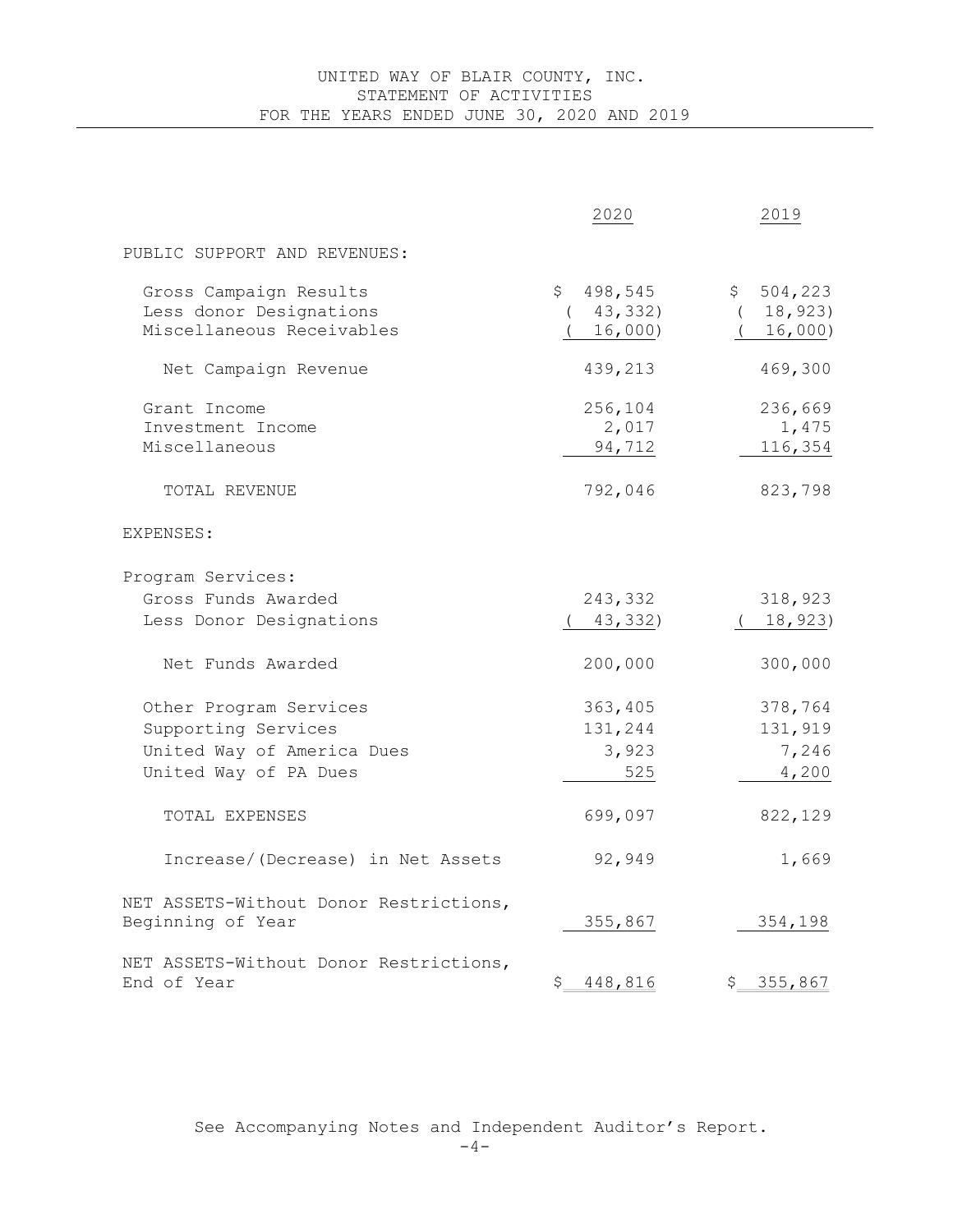# UNITED WAY OF BLAIR COUNTY, INC. STATEMENT OF CASH FLOWS FOR THE YEARS ENDED JUNE 30, 2020 AND 2019

|                                                                                                                  | 2020                   | 2019                            |
|------------------------------------------------------------------------------------------------------------------|------------------------|---------------------------------|
| CASH FLOWS FROM OPERATING ACTIVITIES:<br>Change in Net Assets                                                    | 92,949<br>\$           | \$<br>1,669                     |
| Adjustments to Reconcile Change in Net<br>Assets to Net Cash (Used) by Operations:                               |                        |                                 |
| Depreciation<br>Decrease (Increase) in Pledge Receivables<br>Decrease (Increase) in Miscellaneous<br>Receivables | (25, 575)<br>(13, 834) | 5,422<br>(90, 799)<br>(25, 905) |
| Increase (Decrease) in Other Current<br>Liabilities<br>Increase (Decrease) in Allocations                        | 2,406                  | 16,997                          |
| Payable                                                                                                          | 100,000                | 5,000                           |
| Net Cash (Used) by Operating Activities                                                                          | 44,054)                | 97,616)                         |
| CASH FLOWS FROM INVESTING ACTIVITIES:<br>Purchase of Equipment                                                   |                        |                                 |
| Net Cash (Used) by Investing Activities                                                                          |                        |                                 |
| CASH FLOWS FROM FINANCING ACTIVITIES:<br>New Borrowings - PPP Loan<br>Debt Reduction                             | 68,105                 |                                 |
| Net Cash Provided by Financing Activities                                                                        | 68,105                 |                                 |
| Net Increase (Decrease) in Cash and Cash<br>Equivalents                                                          | 24,051                 | (97, 616)                       |
| Cash, Beginning of Year                                                                                          | 318,673                | 416,289                         |
| Cash, End of Year                                                                                                | \$342,724              | \$318,673                       |
| SUPPLEMENTAL DISCLOSURE OF CASH FLOW<br>INFORMATION:<br>Interest Expense                                         |                        |                                 |
| Income Taxes                                                                                                     |                        |                                 |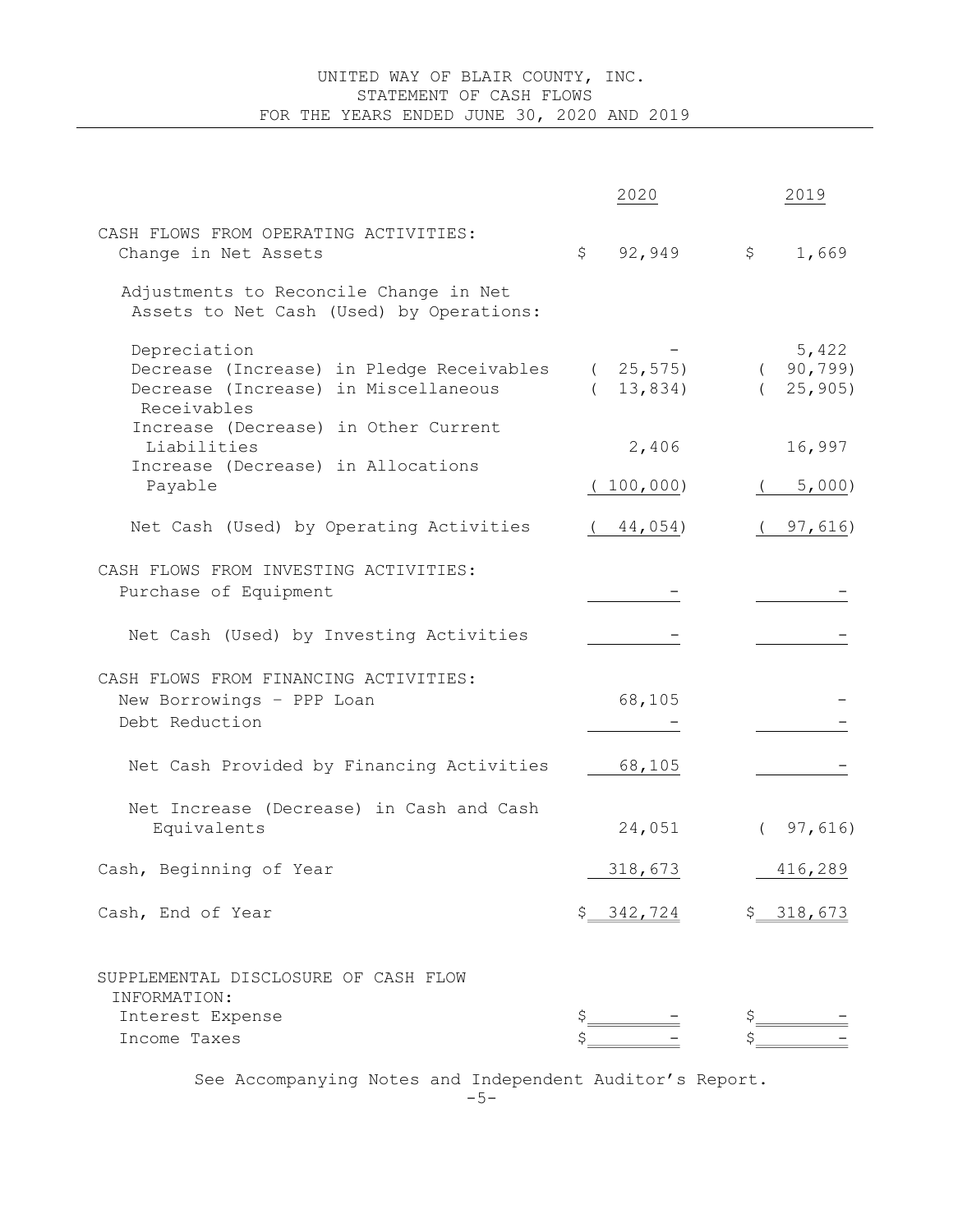#### UNITED WAY OF BLAIR COUNTY, INC STATEMENT OF FUNCTIONAL EXPENSES YEARS ENDED JUNE 30, 2020 AND 2019

|                       | PROGRAM SERVICES<br>------<br>$- - - - - - -$ |                       |                  | ------- SUPPORT SERVICES ------- |                        |                  |               |               |
|-----------------------|-----------------------------------------------|-----------------------|------------------|----------------------------------|------------------------|------------------|---------------|---------------|
|                       | Allocation<br>Services                        | All Other<br>Programs | Program<br>Total | Organizational<br>Administration | Fundraising            | Support<br>Total | Total<br>2020 | Total<br>2019 |
| <b>EXPENSES</b>       |                                               |                       |                  |                                  |                        |                  |               |               |
| Salaries              | \$<br>12,804                                  | \$154,618             | \$167,422        | 43,409<br>\$                     | 35,785<br>$\mathsf{S}$ | \$79,194         | \$246,616     | \$234,371     |
| Payroll Taxes         | 979                                           | 11,798                | 12,777           | 3,779                            | 2,735                  | 6,514            | 19,291        | 17,924        |
| Employee Benefits     | 1,999                                         | 34,351                | 36,350           | 6,792                            | 6,099                  | 12,891           | 49,241        | 46,691        |
| Supplies              | 6,765                                         | 22,792                | 29,557           | 809                              | 952                    | 1,761            | 31,318        | 29,303        |
| Telephone             | 2,090                                         | 2,102                 | 4,192            | 1,814                            | 593                    | 2,407            | 6,599         | 6,722         |
| Office                | 642                                           | 3,055                 | 3,697            | 3,469                            | 1,058                  | 4,527            | 8,224         | 10,385        |
| Occupancy             | 3,784                                         | 19,621                | 23,405           | 3,785                            | 3,784                  | 7,569            | 30,974        | 31,373        |
| Insurance             | 866                                           | 4,330                 | 5,196            | 866                              | 1,220                  | 2,086            | 7,282         | 6,703         |
| Dues                  | 1,710                                         | 3,787                 | 5,497            | 1,213                            | 1,068                  | 2,281            | 7,778         | 3,777         |
| Repairs & Maintenance | 724                                           | 4,174                 | 4,898            | 731                              | 924                    | 1,655            | 6,553         | 7,772         |
| Advertising           | 347                                           | 2,927                 | 3,274            | 19                               | 1,255                  | 1,274            | 4,548         | 15,443        |
| Travel                | $\overline{\phantom{m}}$                      | 6,251                 | 6,251            | 2,601                            | 386                    | 2,987            | 9,238         | 10,790        |
| Training              | 4,023                                         | 6,360                 | 10,383           | 30                               | 35                     | 65               | 10,448        | 4,714         |
| Consultants           | 28,125                                        | 11,444                | 39,569           | 2,689                            | 2,689                  | 5,378            | 44,947        | 56,232        |
| Miscellaneous         | 2,178                                         | 8,759                 | 10,937           | 431                              | 224                    | 655              | 11,592        | 23,061        |
| Sub-Total             | 67,036                                        | 296,369               | 363,405          | 72,437                           | 58,807                 | 131,244          | 494,649       | 505, 261      |
| Depreciation          |                                               |                       |                  |                                  |                        |                  |               |               |
| Total Expenses        | 67,036<br>\$                                  | \$296,369             | \$363,405        | $\mathsf{S}$<br>72,437           | \$ 58,807              | \$131,244        | \$494,649     | \$ 505, 261   |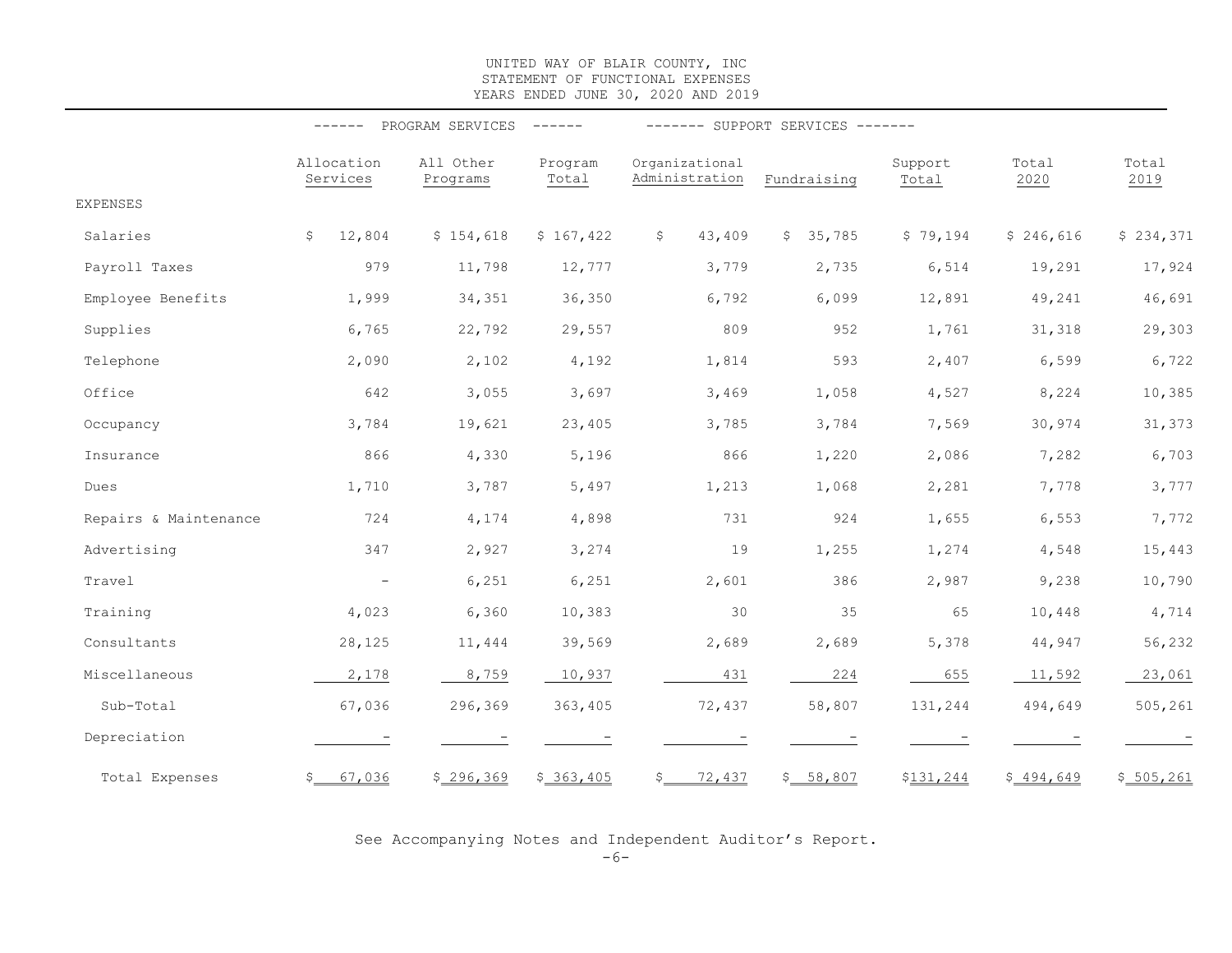#### NOTE 1 – SUMMARY OF SIGNIFICANT ACCOUNTING POLICIES:

#### Nature of Activities

United Way of Blair County, Inc. collects pledges from the Blair County area and distributes these funds through community impact grants to Human Service Agencies. The Corporation was founded in 1934 and is governed by a volunteer Board of Directors.

#### Mission Statement

To improve lives by uniting people to care for one another.

#### Fund Accounting

An accrual basis of accounting is used in accounting for the monies of the various funds. Pledges are recorded when made and a pledge receivable is established for the portion of any pledge not received at the time of the pledge. A reserve is established for possible uncollectible pledges. This reserve is based on a percentage of the total pledges receivable for the applicable campaign based on past history, and a review of the receivables at year end. Annual campaigns have pledge receipts that begin in the year prior to the calendar year of distributions and continues into the year of distributions and thereafter. The pledges and receipts of each campaign are segregated. Community impact grants for a campaign are made on a fiscal year.

#### Income Tax Status

The Agency qualifies as a tax-exempt organization under Section 501(c)(3) of the Internal Revenue Code and, therefore, has no provision for federal income taxes.

The Agency has analyzed its tax positions taken for filings with the Internal Revenue. It believes that its tax filing positions will be sustained upon examination and does not anticipate any adjustments that would result in a material adverse effect on its financial condition results of operations, or cash flows. The organization's federal income tax returns for 2019, 2018, and 2017 are subject to examination by federal taxing authorities, generally for three years after they are filed.

#### Depreciation

Depreciation of equipment is provided over the estimated useful lives of the respective assets on a straight-line basis.

#### Estimates

The preparation of financial statements in conformity with generally accepted accounting principles requires management to make estimates and assumptions that affect certain reported amounts and disclosures. Accordingly, actual results could differ from those estimates.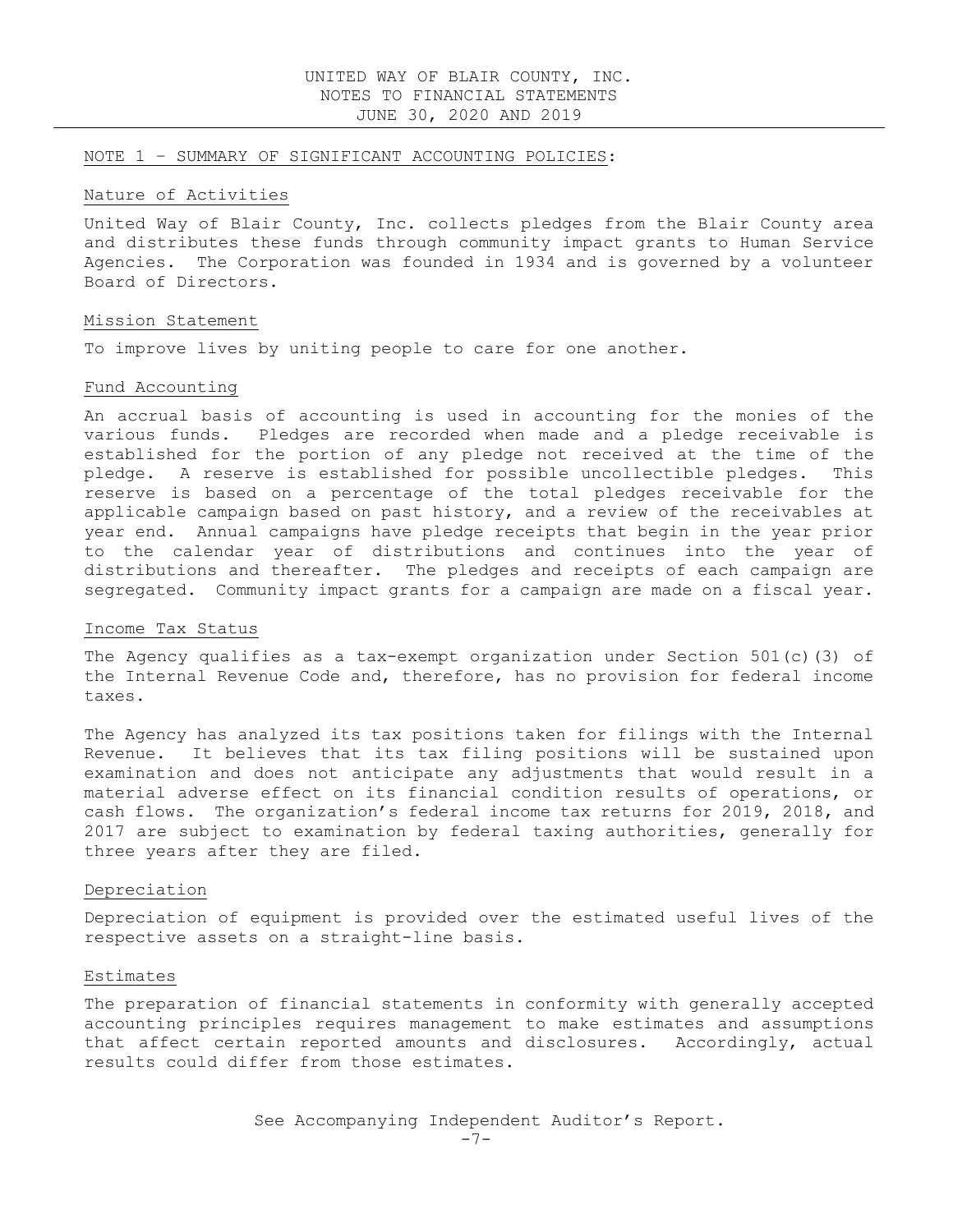# UNITED WAY OF BLAIR COUNTY, INC. NOTES TO FINANCIAL STATEMENTS JUNE 30, 2020 AND 2019 (CONTINUED)

#### NOTE 1 – SUMMARY OF SIGNIFICANT ACCOUNTING POLICIES (Continued):

#### Net Assets Without Donor Restrictions

All contributions are considered to be net assets without donor restrictions unless specifically restricted by the donor.

#### Net Assets With Donor Restrictions

Contributions are recorded as net assets with donor restrictions when a donor restricts the purpose or timing of the contribution. When restrictions are satisfied, the Agency records the net assets as released from restriction.

#### New Accounting Standards

In 2018, the Agency adopted Financial Accounting Standards Board (FASB) Accounting Standards Update ("ASU") ASU 2016-2014, Not-for-Profit Entities (Topic 958): Presentation of Financial Statements of Not-for-Profit Entities. ASU 2016-14 addresses the complexity and understandability of net asset classification, deficiencies in information about liquidity and availability of resources, and the lack of consistency in the type of information provided about expenses and investment return. The Agency has adjusted the presentation of these financial statements accordingly. ASU No. 2016-14 has been applied retrospectively to all periods presented.

#### Cash and Cash Equivalents

For purposes of the statement of cash flows, the Agency considers all unrestricted highly liquid investments with an initial maturity of three months or less to be case equivalents.

#### Allocation of Costs

The Agency allocates its expenses based on time studies done by the employees.

#### Functional Allocation of Expenses

Costs of providing the various programs and other activities have been summarized on a functional basis in the statement of activities. Costs are allocated between program services, membership and development, fundraising, and management and general based on evaluations of the related activities. Management and general expenses include expenses that are not directly identifiable with any other specific function but provide for the overall support and direction of the Organization.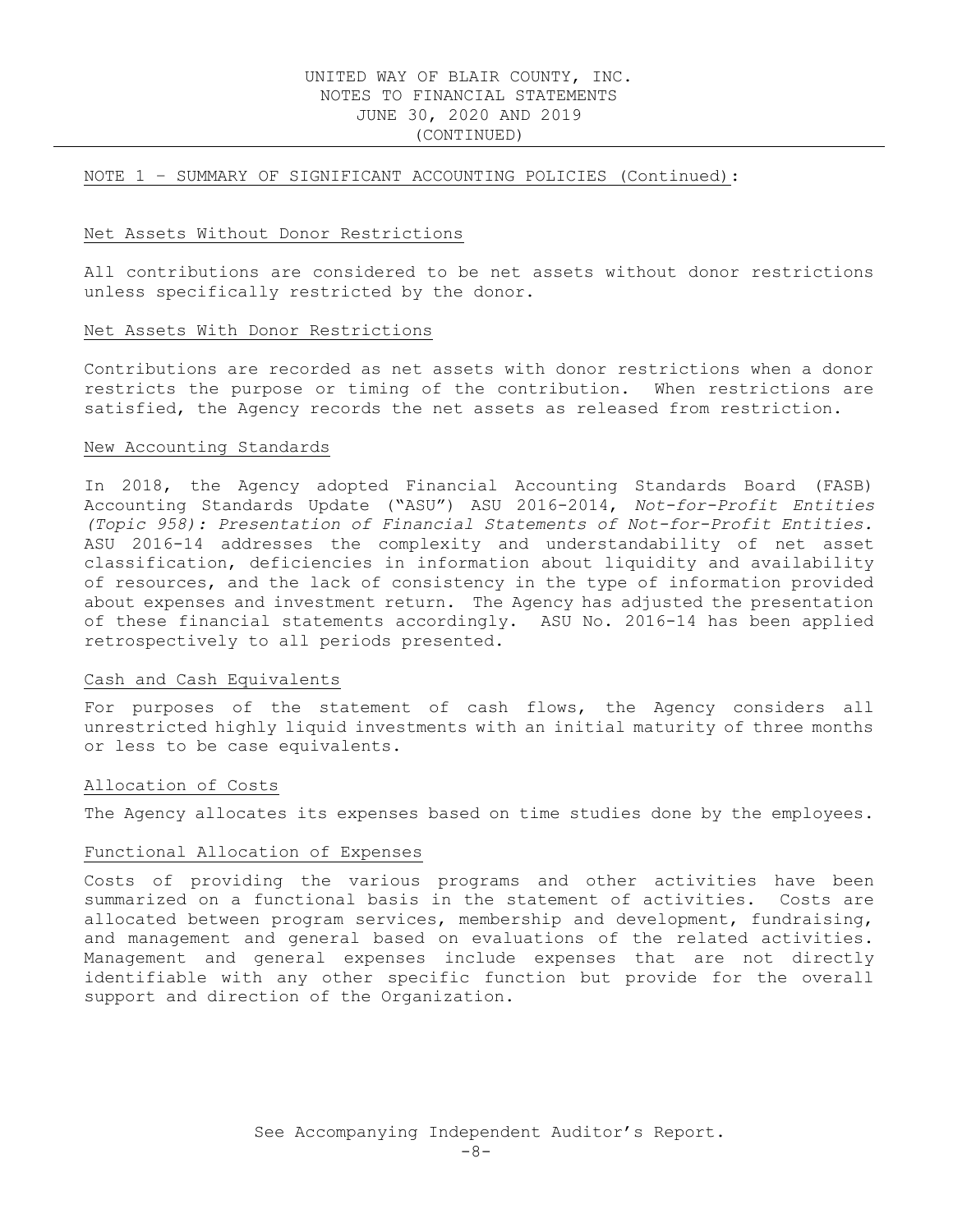# UNITED WAY OF BLAIR COUNTY, INC. NOTES TO FINANCIAL STATEMENTS JUNE 30, 2020 AND 2019 (CONTINUED)

NOTE 1 – SUMMARY OF SIGNIFICANT ACCOUNTING POLICIES (Continued):

#### Revenue Recognition

Contributions, including unconditional promises to give, are recognized when received. All contributions are available for unrestricted use unless specifically restricted by the donor. Conditional promises to give are recognized when the conditions on which they depend are substantially met. Unconditional promises to give due in the next year are recorded at their net realizable value.

### Lease

The Agency has an operating lease for rental of office space. Rental expense for June 30, 2020 and 2019 was \$26,400 and \$26,400 respectively. The following is a schedule by years of future minimum rental payments.

| Year  | Amount      |
|-------|-------------|
| 2021  | 26,400<br>S |
| 2022  | 26,400      |
| 2023  | 26,400      |
| 2024  | 26,400      |
| Total | 105,600     |

#### NOTE 2 – PENSION PLAN:

The Agency has defined contribution pension plan covering all full-time employees that have reached twenty-one years of age and one year of service. The plan is a noncontributory plan. Pension expense for the years ending June 30, 2020 and 2019 were \$14,034 And \$13,742 respectively.

#### NOTE 3 – RESTRICTION ON ASSETS:

The two CDs have been board designated for use in future years in the amount of \$97,805.

#### NOTE 4 – CREDIT RISK:

The Agency maintains cash & cash equivalents at two financial institutions. Accounts at each institution are insured by Federal Deposit Insurance Corporation (FDIC)up to \$250,000. At June 30, 2020, the Agency had no uninsured cash balances.

#### NOTE 5 – LINE OF CREDIT:

The Agency has a \$50,000 line of credit with M&T Bank. As of June 30, 2020, zero has been drawn down on the line of credit.

#### NOTE 6 – SUBSEQUENT EVENTS:

In preparing these financial statements, the Agency has evaluated events and transactions for potential recognition or disclosure through December 4, 2020, the date the financial statements were available to be issued.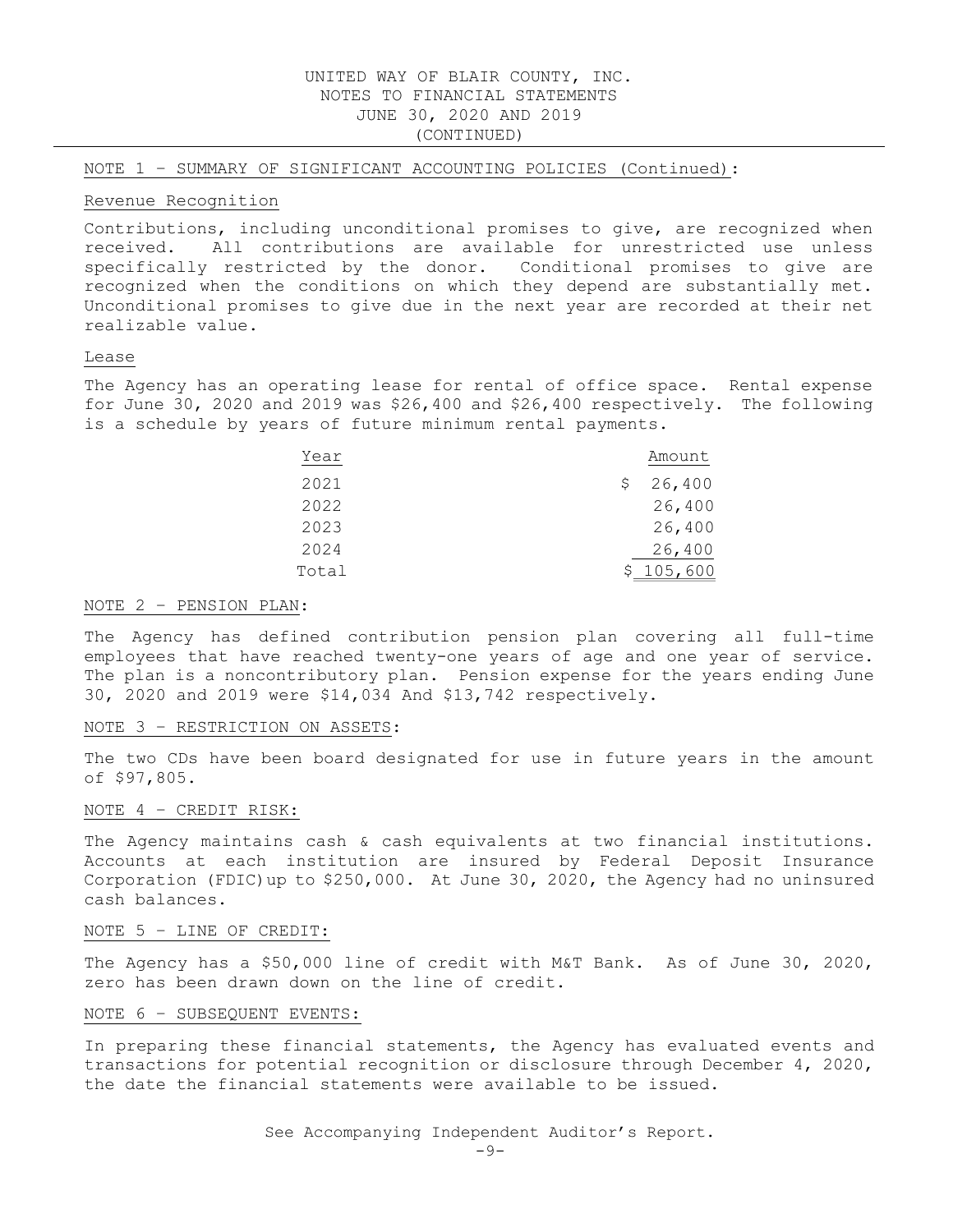NOTE 7 – PPP LOAN:

On April 20, 2020, the Agency received a Payroll Protection Program loan in the amount of \$68,105. The purpose of this loan is designed to provide a direct incentive for small businesses to keep their workers on payroll. This loan maybe forgiven if all employee retention criteria is met and funds are used for eligible expenses. As of the date this financial statement, these funds have not been forgiven. The Agency has until December 31, 2020 to apply for forgiveness.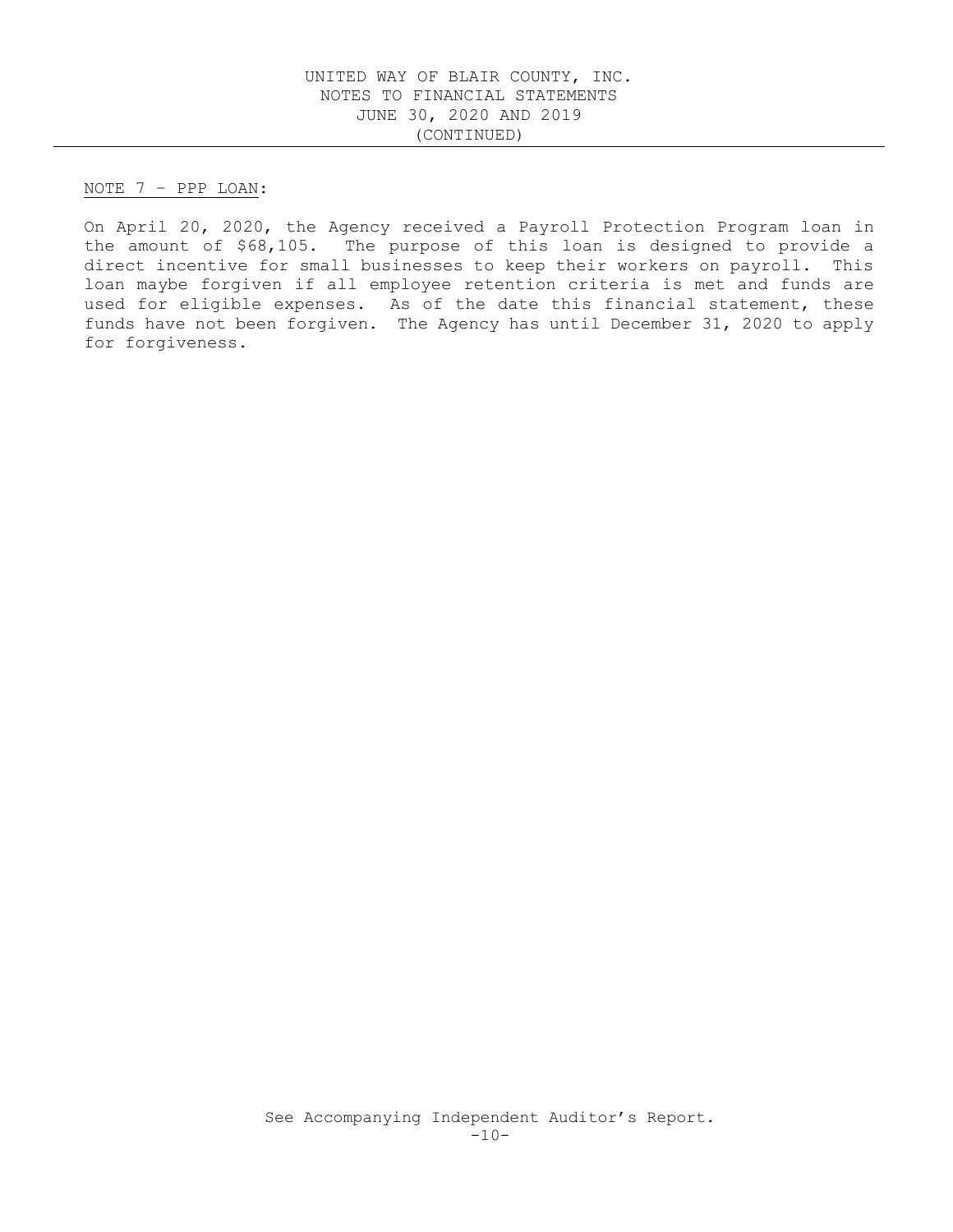# UNITED WAY OF BLAIR COUNTY, INC. SCHEDULE A GRANT DISTRIBUTIONS/ALLOCATIONS TO AGENCIES JUNE 30, 2020 AND 2019

|                                                                                                                                                                                 | 2020                     | 2019                                    |
|---------------------------------------------------------------------------------------------------------------------------------------------------------------------------------|--------------------------|-----------------------------------------|
| REGULAR ALLOCATIONS:                                                                                                                                                            |                          |                                         |
| 28 <sup>th</sup> Street Church of the Brethren<br>Altoona Area School District Foundation<br>Altoona Renaissance Team, Inc.<br>American Red Cross of PA Mountains Service Blair | \$                       | 2,000<br>$\mathsf{S}$<br>5,000<br>1,000 |
| County<br>Big Brothers Big Sisters of Blair County<br>Blair County Chamber Foundation                                                                                           | 15,830<br>8,500<br>1,000 | 17,000<br>12,000<br>4,000               |
| Blair County Community Action<br>Blair Senior Services                                                                                                                          | 14,500<br>9,500          | 29,000<br>9,000<br>8,000                |
| Blair/Clearfield Association for the Blind<br>Boy Scouts of America<br>Catholic Charities, Inc.                                                                                 | 15,000                   | 1,000<br>15,000                         |
| Central Pennsylvania Community Foundation<br>CONTACT Altoona<br>Evolution Expressions                                                                                           | 2,000<br>5,000<br>2,000  | 2,000<br>17,000                         |
| Family Services Incorporated<br>Garver Memorial YMCA<br>Gloria Gates Memorial Foundation                                                                                        | 62,500<br>18,300         | 87,000<br>4,000<br>29,000               |
| Home Nursing Agency & Visiting Nurse Association<br>Joshua House                                                                                                                | 1,770                    | 4,000<br>3,500                          |
| Learning Lamp<br>Lung Disease Foundation of Central PA<br>Mid Penn Legal Services                                                                                               | 12,250<br>5,000<br>9,000 | 5,000<br>8,000                          |
| Northern Blair County Recreation Center<br>The Blair Regional YMCA                                                                                                              | 12,250                   | 500<br>5,000                            |
| The Door Student Services, Inc.<br>UPMC Altoona Partnership for a Healthy Community<br>We CARE Foundation                                                                       | 5,600                    | 1,000<br>16,000<br>7,000                |
| Young Life of Central Pennsylvania                                                                                                                                              |                          | 8,000                                   |
| TOTAL REGULAR ALLOCATIONS                                                                                                                                                       | 200,000<br>\$            | 300,000<br>\$.                          |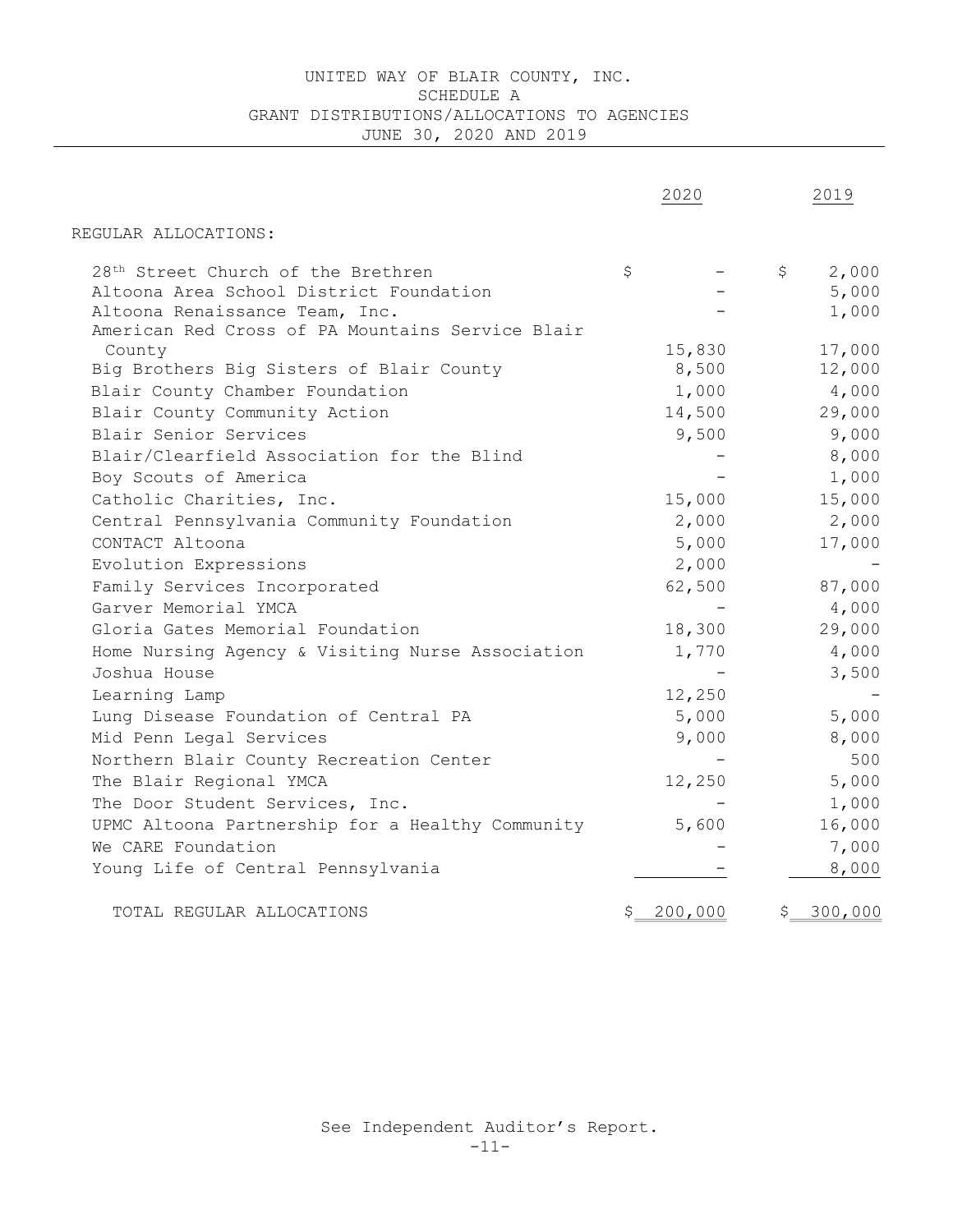# UNITED WAY OF BLAIR COUNTY, INC. SCHEDULE B PLEDGE RECEIVABLES YEARS ENDED JUNE 30, 2020 AND 2019

# 2020 CAMPAIGN

| Pledge Receivables<br>Less: Allowance for Uncollectables | \$<br>229,551<br>16,000)    |
|----------------------------------------------------------|-----------------------------|
|                                                          | 213,551                     |
| 2019 CAMPAIGN                                            |                             |
| Pledge Receivables<br>Less: Allowance for Uncollectables | 76,715<br>16,000)           |
|                                                          | 60,715                      |
| 2018 CAMPAIGN                                            |                             |
| Pledge Receivables<br>Less: Allowance for Uncollectables | 65,875<br>16,000)<br>49,875 |
| 2017 CAMPAIGN                                            |                             |
| Pledge Receivables<br>Less: Allowance for Uncollectables | 54,820<br>16,000)           |
|                                                          | 38,820                      |
| TOTAL PLEDGE RECEIVABLES (Net)                           | \$362,961                   |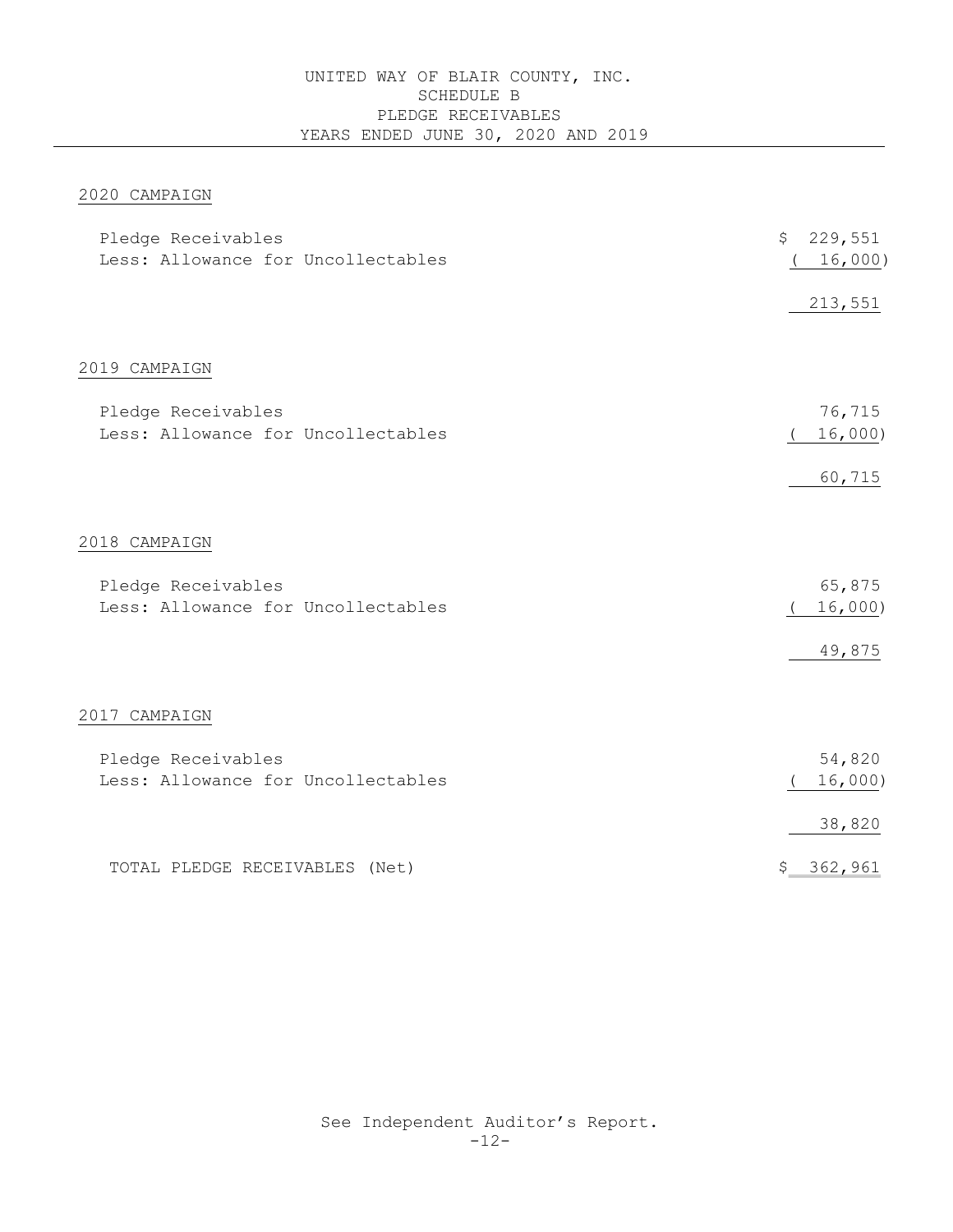# INCOME

| Grant Income                      | \$<br>69,159 |
|-----------------------------------|--------------|
|                                   |              |
| DISBURSEMENTS                     |              |
| Supplies                          | 6,108        |
| Telephone                         | 1,500        |
| Office                            | 45           |
| Dues                              | 642          |
| Advertising                       | 328          |
| Training                          | 4,000        |
| Miscellaneous                     | 2,048        |
| Consultants                       | 25,436       |
| TOTAL DISBURSEMENTS               | 40,107       |
| EXCESS REVENUES OVER EXPENDITURES | 29,052<br>\$ |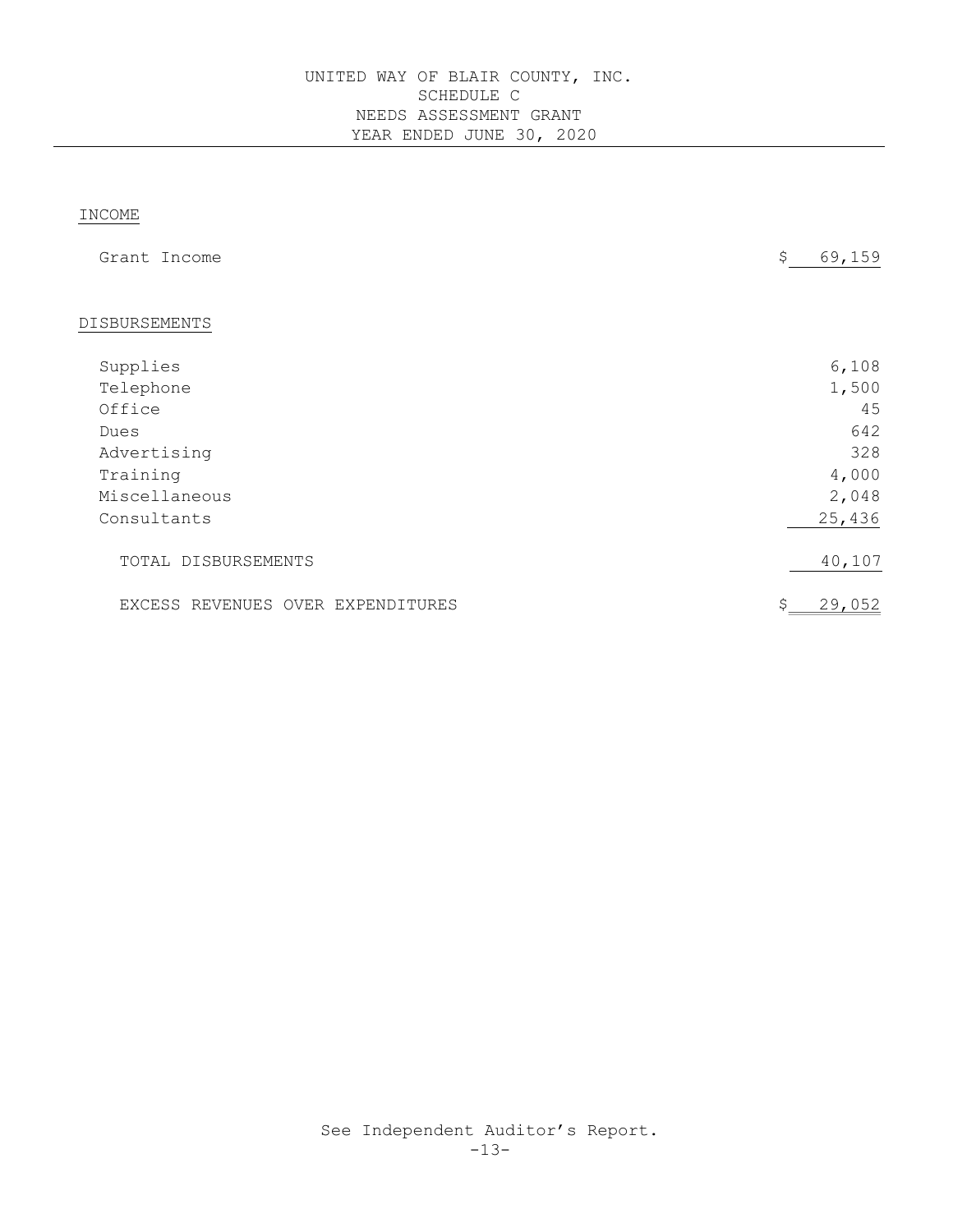|                                   | 2020      |
|-----------------------------------|-----------|
| INCOME:                           |           |
| Grant Income                      | \$179,862 |
| Other Income                      | 16,551    |
| TOTAL INCOME                      | 196,413   |
| DISBURSEMENTS:                    |           |
|                                   |           |
| Salaries                          | 105,165   |
| Payroll Taxes                     | 8,039     |
| Employee Benefits                 | 26,811    |
| Supplies                          | 18,719    |
| Professional Dues                 | 1,164     |
| Office                            | 1,021     |
| Occupancy                         | 11,957    |
| Insurance                         | 2,504     |
| Repairs                           | 2,082     |
| Travel                            | 2,385     |
| Training                          | 1,725     |
| Consultants                       | 4,752     |
| Miscellaneous                     | 2,918     |
| Telephone                         | 6,546     |
| Advertising                       | 625       |
| TOTAL DISBURSEMENTS               | 196,413   |
| EXCESS REVENUES OVER EXPENDITURES | \$        |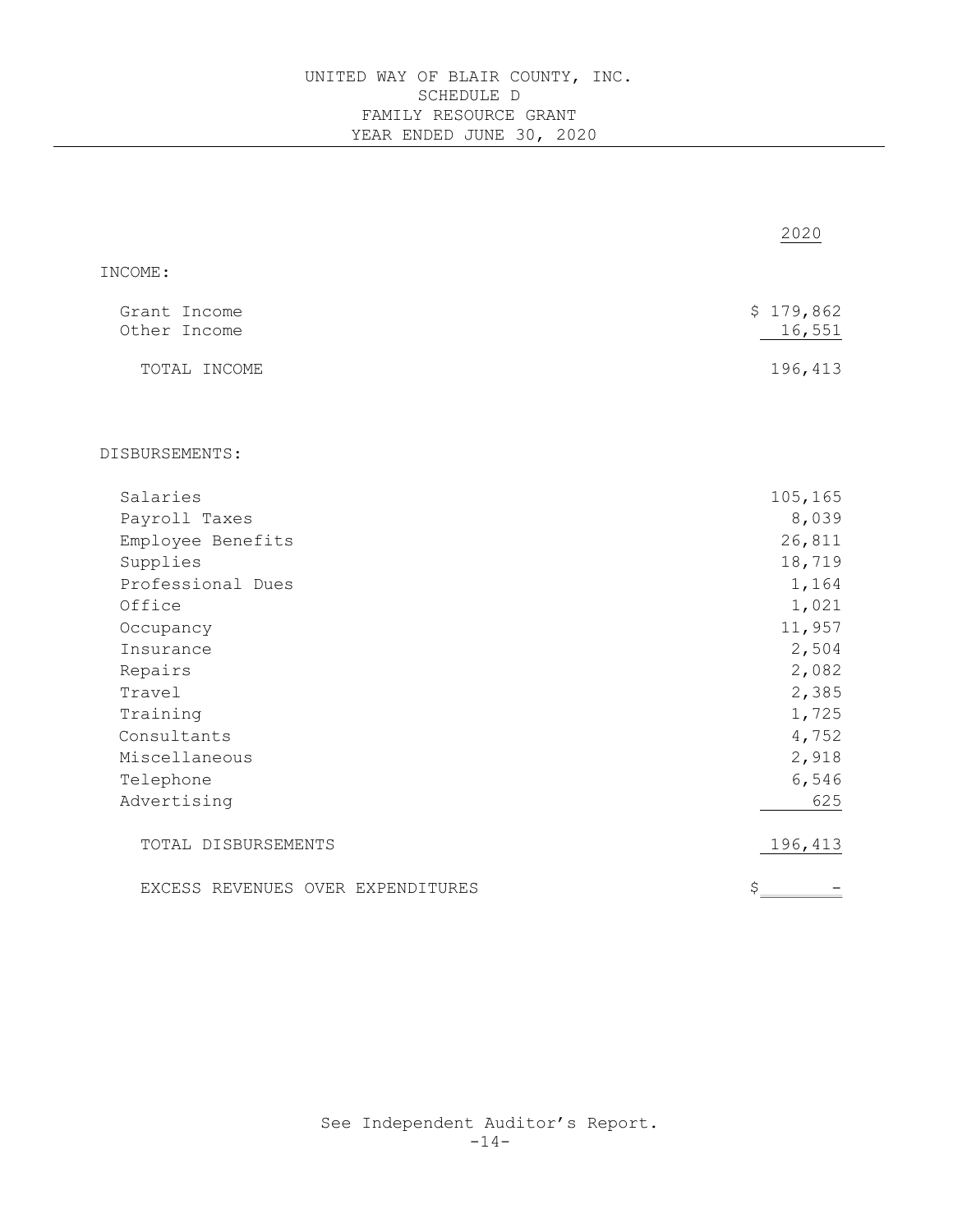#### UNITED WAY OF BLAIR COUNTY, INC. SCHEDULE E STATEMENT OF FUNCTIONAL EXPENSES YEAR ENDED JUNE 30, 2020

| Family                   |                          |                          |                    |                        |                               |              |           |
|--------------------------|--------------------------|--------------------------|--------------------|------------------------|-------------------------------|--------------|-----------|
|                          | Needs<br>Assessments     | Community<br>Building    | Resource<br>Center | Community<br>Outreach  | Management                    | Fundraising  | Total     |
| <b>EXPENSES</b>          |                          |                          |                    |                        |                               |              |           |
| Salaries                 | \$<br>$\equiv$           | 12,804<br>\$             | \$105, 165         | \$<br>49,453           | \$<br>43,409                  | 35,785<br>\$ | \$246,616 |
| Payroll Taxes            | $\overline{\phantom{m}}$ | 979                      | 8,039              | 3,759                  | 3,779                         | 2,735        | 19,291    |
| Employee Benefits        | $\qquad \qquad -$        | 1,999                    | 26,811             | 7,540                  | 6,792                         | 6,099        | 49,241    |
| Supplies                 | 6,108                    | 657                      | 18,719             | 4,073                  | 809                           | 952          | 31,318    |
| Telephone                | 1,500                    | 590                      | 1,164              | 938                    | 1,814                         | 593          | 6,599     |
| Office                   | 45                       | 597                      | 1,021              | 2,034                  | 3,469                         | 1,058        | 8,224     |
| Occupancy                | $\overline{\phantom{m}}$ | 3,784                    | 11,957             | 7,663                  | 3,785                         | 3,784        | 30,973    |
| Insurance                | $\overline{\phantom{a}}$ | 866                      | 2,504              | 1,826                  | 866                           | 1,220        | 7,282     |
| Dues                     | 642                      | 1,068                    | 2,082              | 1,705                  | 1,213                         | 1,068        | 7,778     |
| Repairs & Maintenance    | $\equiv$                 | 724                      | 2,385              | 1,789                  | 731                           | 924          | 6,553     |
| Advertising              | 328                      | 19                       | 1,725              | 1,203                  | 19                            | 1,255        | 4,549     |
| Travel                   | $\overline{\phantom{a}}$ | $\overline{\phantom{a}}$ | 4,752              | 1,499                  | 2,601                         | 386          | 9,238     |
| Training                 | 4,000                    | 23                       | 2,918              | 3,442                  | 30                            | 35           | 10,448    |
| Consultants              | 25,436                   | 2,689                    | 6,546              | 4,898                  | 2,689                         | 2,689        | 44,947    |
| Miscellaneous            | 2,048                    | 130                      | 625                | 5,989                  | 431                           | 224          | 9,447     |
| Sub-Total                | 40,107                   | 26,929                   | 196,413            | 97,811                 | 72,437                        | 58,807       | 492,504   |
| Depreciation             |                          |                          |                    |                        |                               |              |           |
| TOTAL OPERATING EXPENSES | 40,107<br>\$             | \$ 26,929                | \$196,413          | $\mathsf{S}$<br>97,811 | $\ddot{\mathsf{S}}$<br>72,437 | \$ 58,807    | \$492,504 |

See Independent Auditor's Report.  $-15-$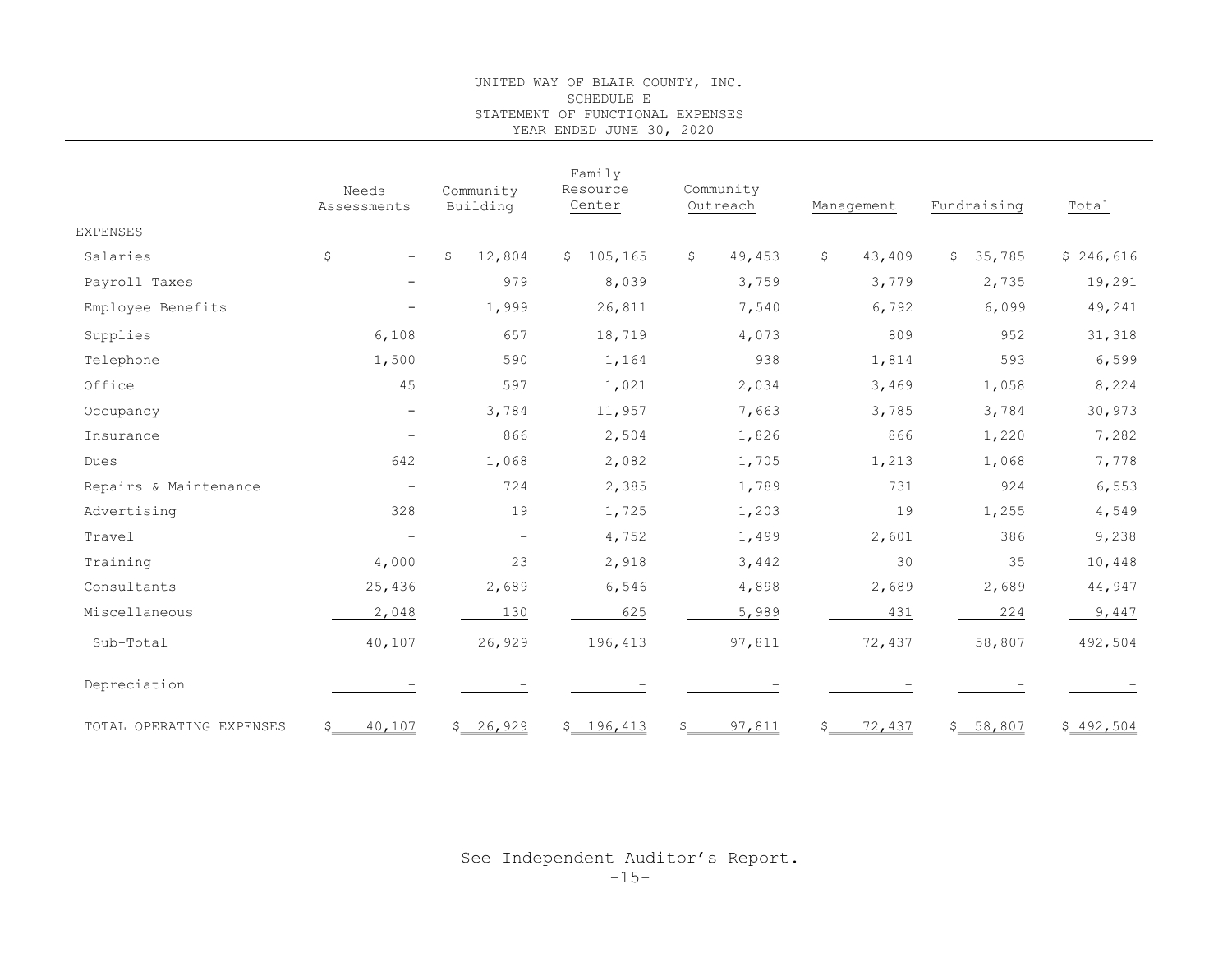# Link & Associates, P.C.

Certified Public Accountants 412 Union Street, Hollidaysburg, PA 16648

## COMMUNICATION WITH BOARD OF DIRECTORS

United Way of Blair County, Inc. 208 Hollidaysburg Plaza Hollidaysburg, PA 16648

We have audited the financial statements of United Way of Blair County, Inc. for the year ended June 30, 2020 and have issued our report thereon dated December 4, 2020. Professional standards require that we provide you with the following information related to our audit.

## Our Responsibility under U.S. Generally Accepted Auditing Standards.

As stated in our engagement letter dated October 8, 2020 our responsibility, as described by professional standards, is to plan and perform our audit to obtain reasonable, but not absolute, assurance about whether the financial statements are free of material misstatement and are fairly presented in accordance with U.S. generally accepted accounting standards. Because an audit is designed to provide reasonable, but not absolute assurance and because we did not perform a detailed examination of all transactions, there is a risk that material misstatements may exist and not be detected by us.

In planning and performing our audit, we considered the United Way of Blair County, Inc.'s internal control over financial reporting in order to determine our auditing procedures for the purpose of expressing our opinion on the financial statements and not to provide assurance on the internal control over financial reporting.

As part of obtaining reasonable assurance about whether the United Way of Blair County, Inc.'s financial statements are free of material misstatement, we performed tests of its compliance with certain provisions of laws, regulations, contracts, and grants, noncompliance with which could have a direct and material effect on the determination of financial statement amounts. However, providing an opinion on compliance with those provisions was not an objective of our audit.

# Significant Accounting Policies

Management has the responsibility for selection and use of appropriate accounting policies. In accordance with the terms of our engagement letter, we will advise management about the appropriateness of accounting policies and their application. The significant accounting policies used by the United Way of Blair County, Inc. are described in Note 1 to the financial statements. No new accounting policies were adopted, and the application of existing policies was not changed during the year ended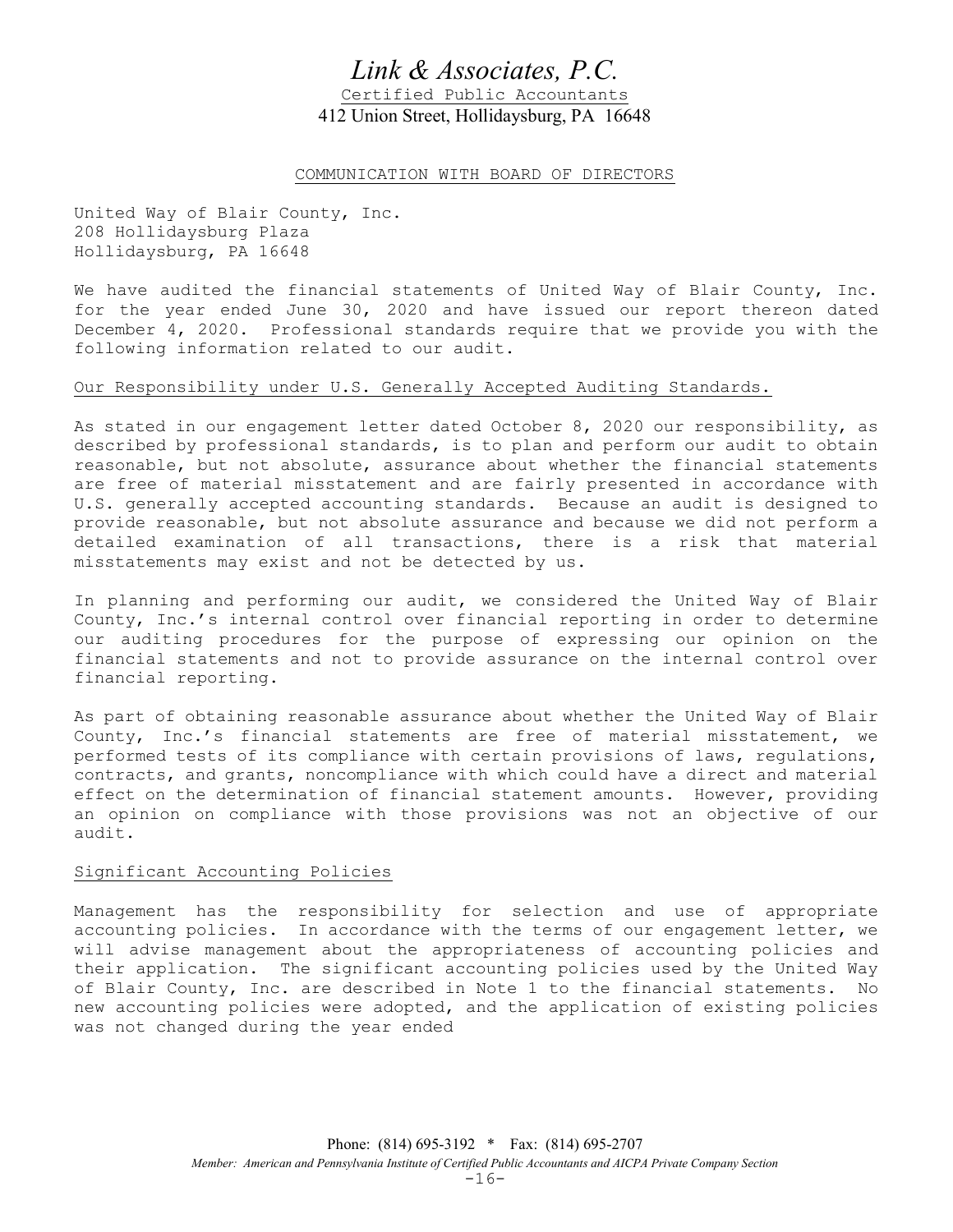## Significant Accounting Policies (Continued)

June 30, 2020. We noted no transactions entered into by the Organization during the year that were both significant and unusual, and of which, under professional standards, we are required to inform you, or transactions for which there is a lack of authoritative guidance or consensus.

#### Accounting Estimates

Accounting Estimates are an integral part of the financial statements prepared by management and are based on management's knowledge and experience about past and current events and assumptions about future events. Certain accounting estimates are particularly sensitive because of their significance to the financial statements and because of the possibility that future events affecting them may differ significantly from those expected. The most sensitive estimate affecting the financial statements was depreciation expense.

Management's estimate of depreciation expense is based on the straight-line method of depreciation over the estimated useful life of the asset. We evaluated the key factors and assumptions used to develop the depreciation expense in determining that it is reasonable in relation to the financial statements taken as a whole.

#### Audit Adjustment

For purposes of this letter, professional standards define an audit adjustment as a proposed correction of the financial statements that, in our judgment, may not have been detected except through our auditing procedures. An audit adjustment may or may not indicate matters that could have a significant effect on the Organization's financial reporting (that is, cause future financial statements to be materially misstated). In our judgment, none of the adjustments we proposed, whether recorded or unrecorded by the Organization, either individually or in the aggregate, indicate matters that could have a significant effect on the Organization's financial reporting process.

There were no unrecorded adjustments.

## Disagreements with Management

For purposes of this letter, professional standards define a disagreement with management as a matter, whether or not resolved to our satisfaction, concerning a financial accounting, reporting, or auditing matter that could be significant to the financial statements or the auditors' report. We are pleased to report that no such disagreements arose during the course of our audit.